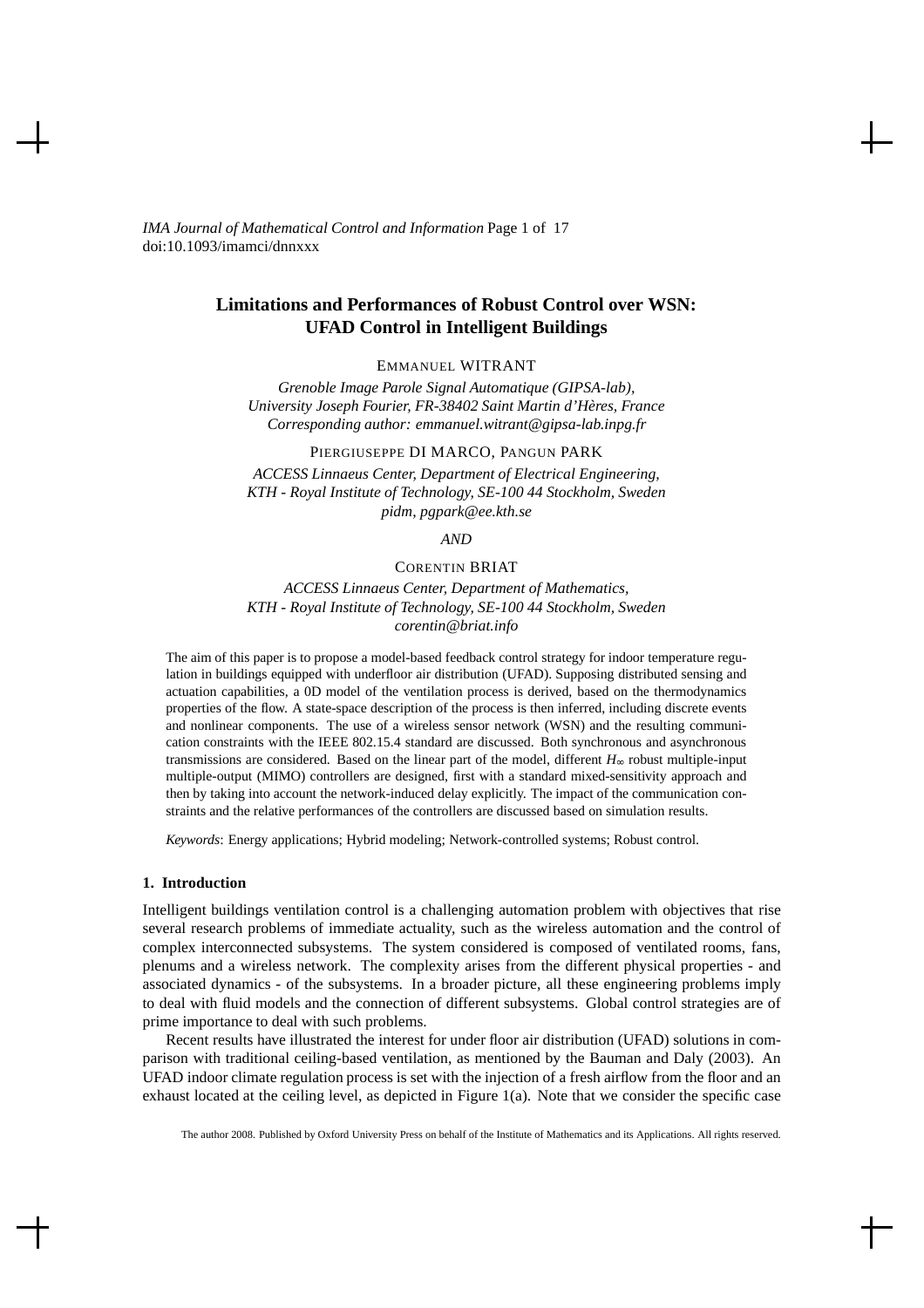

FIG. 1. Under floor air distribution

where a common plenum is used at both the underfloor and ceiling levels. It has been established that well-designed UFAD systems can reduce life-cycle building costs, improve thermal comfort, ventilation efficiency and indoor air quality, conserve energy, and reduce floor-to-floor height. Feedback regulation, as considered in this paper, is a key element for an optimized system operation and it can be achieved thanks to actuated diffusers and distributed measurements provided by a wireless sensor network (WSN) deployed in the ventilated area.

Global regulation strategies are particularly difficult to establish for such plants, due to the system complexity and the real time constraints. In order to set a model-based control approach, we first investigate the thermodynamics properties of the ventilation process with a *control volume* approach. We will show that it allows for a reduced-order, easily reconfigurable system description but implies nonlinearities and discrete events (doors, internal power sources, etc.). Such events are handled specifically with an Markovian approach and the resulting system is described as a hybrid state-space model. The distributed sensing capabilities associated with the WSN are considered by proposing a specific network architecture and highlighting the related communication constraints (bandwidth limitation and time delays).

The purpose of this paper is to describe the main dynamics associated with UFAD feedback regulation and illustrate the use of the resulting model in a simple control strategy, including the communication constraints induced by the WSN. In this sense, it is not aimed here to design a controller which will vary according to the stochastic processes (i.e. a multi-mode controller) but actually to ensure that the control strategy will be robust enough to cope with variations and disturbances due to Markovian processes, time-delays and nonlinearities. The *H*<sup>∞</sup> control approach has then be selected due to its intrinsic robustness property, a systematic design procedure, and its efficiency in a wide range of applications, in particular with time-delays as illustrated in Sename and Fattouh (2007). Other types of controller can be synthesized based on bounded-real lemmas for linear time-invariant (LTI) systems without delays (Skelton et al., 1997) and for systems with time-varying sampling period. Indeed, since the delay induced by the network has a sawtooth shape, then such a problem can be attacked with methods described in (Fridman et al., 2004; Naghshtabrizi et al., 2008; Seuret, 2009). Our aim is to investigate the capability of such linear control approaches to cope with the stochastic and nonlinear behavior of the system. A mixed sensitivity  $H_{\infty}$  synthesis is then compared with two approaches that explicitly take into account the communication constraints (expressed as time-delays).

The paper is organized as follows. First, the UFAD process is described as an interconnected model in Section 2. This model is used in Section 3 to obtain a hybrid state-space description, including the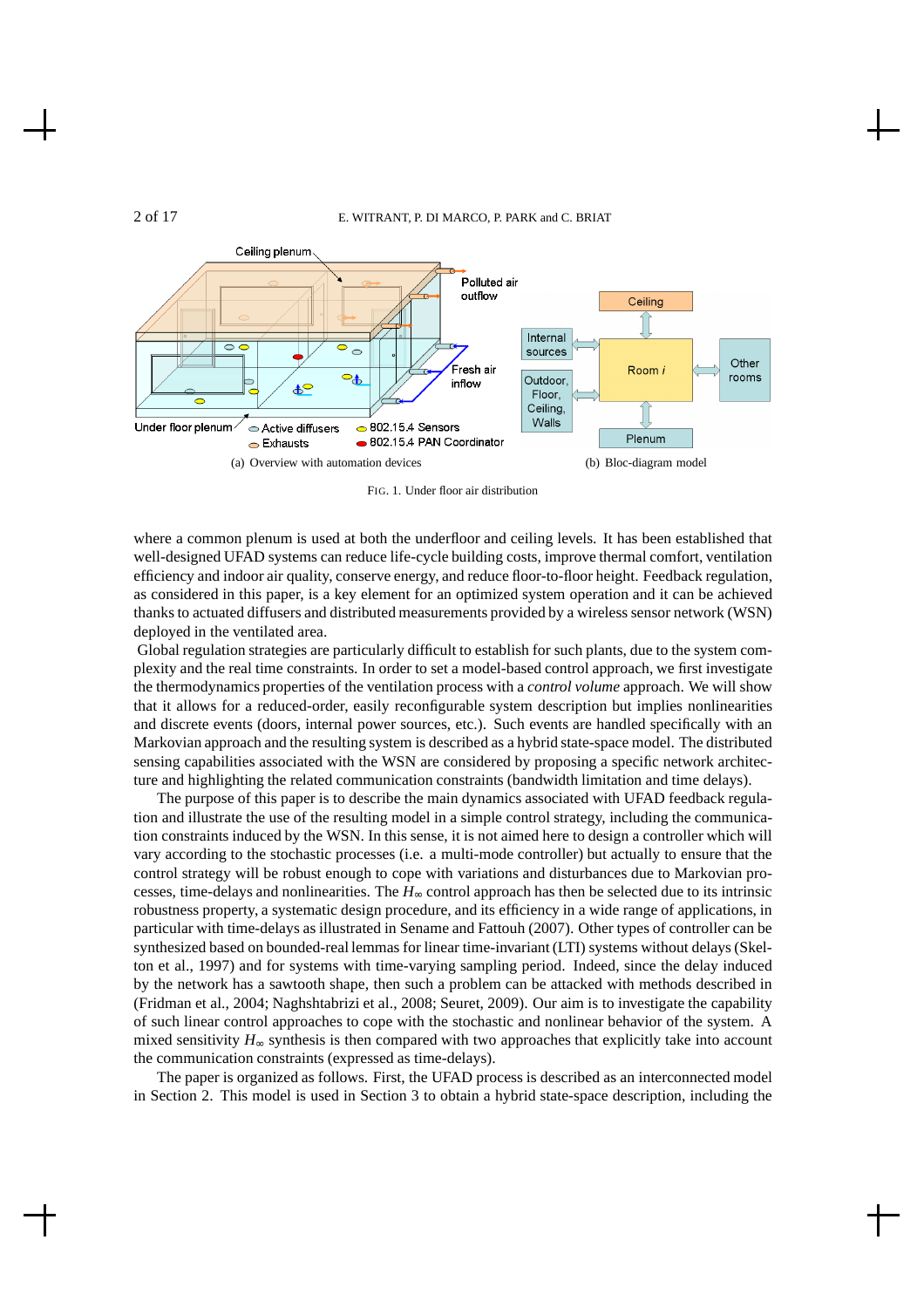Markovian processes. Section 4 details the deployment of the WSN and the impact of the IEEE 802.15.4 standard. The design of a *H*<sup>∞</sup> controller based on a mixed-sensitivity approach is described in Section 5. The synthesis of controllers thanks to bounded-real lemmas and the explicit consideration of the delays are detailed in Section 6.

#### **2. UFAD energy-consistent model**

In order to provide a model that is suited for real-time feedback control, we consider a 0-D model based on the mass and energy conservation in each room. Each room is interconnected with the other building elements, as depicted in Figure 1(b). The interconnections are fully defined, for the choice of any couple of components, by the mass flow rate and heat transport. A generic and flexible model of an UFAD system is thus obtained thanks to an appropriate classification of the mass and heat sources, combined with the continuity equation and the first and second laws of thermodynamics in each room. In comparison with more thorough models such as *EnergyPlus*TM (US department of energy, 2008), our approach is focused on the flexibility of its application and on the key dynamics for control purposes.

## 2.1 *Continuity and conservation of energy*

The room dynamics is set using the fundamental laws of thermodynamics, described in classical textbooks such as Sonntag et al. (1998). The internal state of room *i*, described by its density and temperature  $\langle \rho_i, T_i \rangle$ , is determined based on the following hypotheses:

- *H1.* the flow is incompressible:  $\rho_i = \rho_{air}$ ;
- *H2.* the control volume (CV) remains constant relative to the coordinate frame;
- *H3.* the state of mass within the CV is uniform at any time;
- *H4.* the state of the mass crossing the CV is constant with time (the mass flow rates may vary);
- *H5.* the kinetic and potential energy of the gas within the room are neglected.

The first assumption is straightforward considering the low speed of the airflow within the rooms. (*H2*)- (*H4*) are classical for *uniform-state, uniform-flow* processes, i.e. when there is no change in the state of mass (we consider only gas in our case). (*H5*) is associated with the fact that the gas moves slowly in the room and that the mass of the gas in the CV is not important enough to generate significant potential energy. The CV considered is strictly limited to the inside room volume: it does not include the underfloor and ceiling plenums.

The continuity equation, along with incompressibility (*H1*), implies that the mass conservation writes as  $\sum \dot{m}_{in_i} = \sum \dot{m}_{out_i}$ , where  $\dot{m}_{in}$  and  $\dot{m}_{out}$  are the input and output mass flow rates, respectively. The first law of thermodynamics, applied with (*H2*)-(*H4*) and without mechanical work, gives the energy exchange in the room CV as:

$$
\frac{dE_i}{dt} = \dot{Q}_i + \sum \dot{m}_{in_i} h_{tot, in_i} - \sum \dot{m}_{out_i} h_{tot, out_i}
$$

where  $E_i$  is the room energy,  $\dot{Q}_i$  the heat exchange and  $h_{tot}$  the total enthalpy, approximated as  $h_{tot} = C_p T$ with  $C_p$  the constant pressure specific heat. Considering  $(H5)$ , the room energy is the internal energy (constant volume) and  $E_i = \rho_{air} V_i C_v T_i$ , where  $V_i$  is the room volume and  $C_v$  is the constant volume specific heat. For air at 25<sup>°</sup>*C* and 1 *atm*,  $C_v = 717 J/kg$ *.K*,  $C_p = 1004 J/kg$ *.K* and  $\rho_{air} = 1.169 kg/m^3$ .

The heat exchange  $Q_i$  can be decomposed, depending on the nature of the heat transfers, as: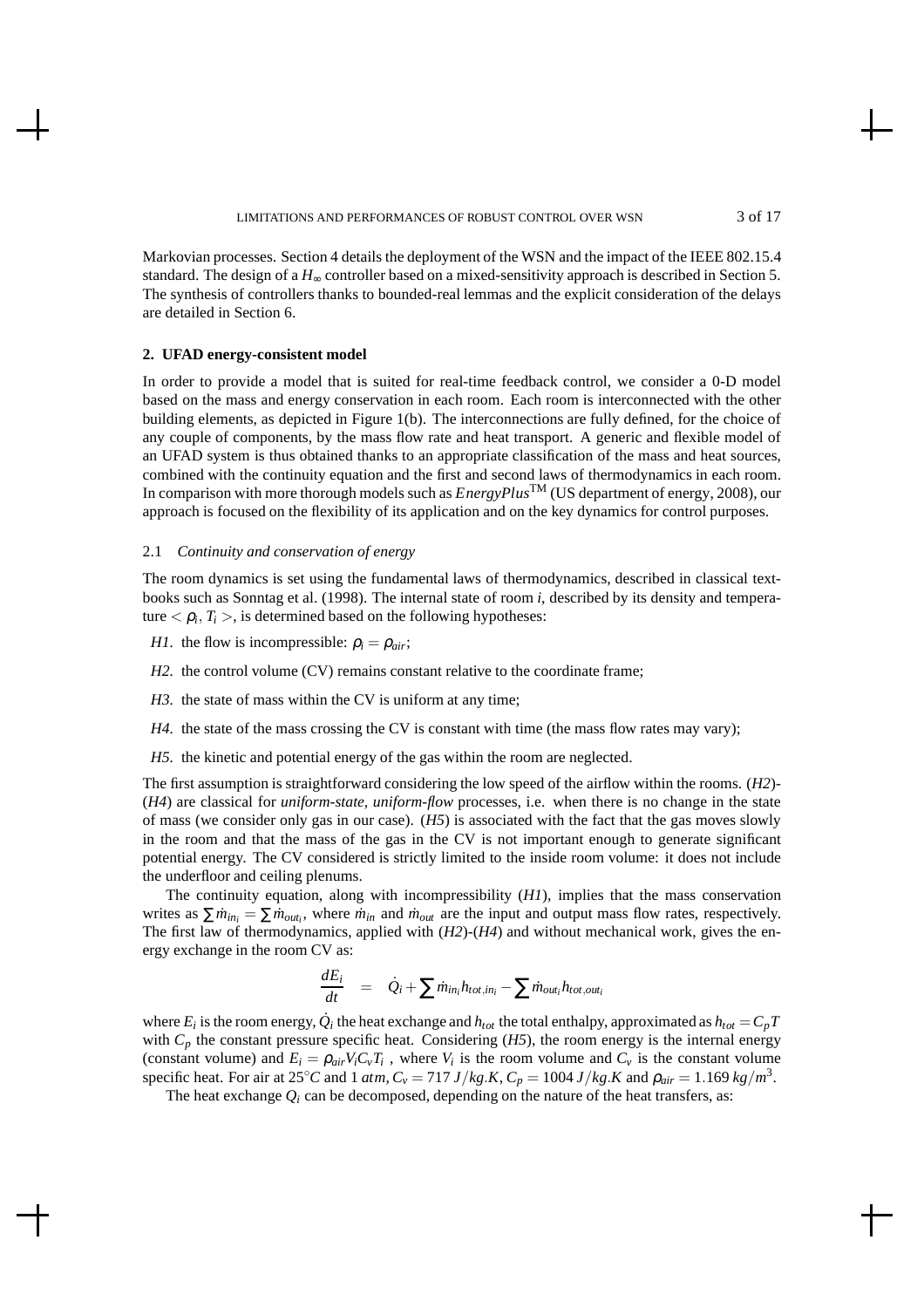| Component          | <b>Associated energy</b>                                                                                    |
|--------------------|-------------------------------------------------------------------------------------------------------------|
| Inside walls iw    | $-k_{iw}A_{iw}(T_i-T_i)/\Delta x_{iw}$                                                                      |
| Outside walls $ow$ | $-\left(k_{ow}\frac{A_{ow}}{\Delta x_{ow}}+k_{glass}\frac{A_{glass}}{\Delta x_{glass}}\right)(T_i-T_{out})$ |
| Plenum <i>pl</i>   | $C_p m_{pl} T_{pl}$                                                                                         |
| Floor              | $-k_{pl}A_{pl}(T_i-T_{pl})/\Delta x_{pl}$                                                                   |
| Ceiling $c$        | $-C_p m_c T_i$                                                                                              |
| People <i>b</i>    | $\varepsilon \sigma A_h (T_h^4 - T_i^4)$                                                                    |
| Inside sources     | $O_{sources}$                                                                                               |
| Doors $d$          | $C_p \rho A_d \sqrt{2R(T_i-T_i)}T_i$ , if $T_i > T_i$                                                       |
|                    | $C_p \rho A_d \sqrt{2R(T_i-T_i)}T_i$ , if $T_i > T_i$                                                       |

Table 1. Energy sources in room *i*.

- conduction (Fourier's law):  $\dot{Q}_{cond} = kA\Delta T/\Delta x$ , where  $k [W/m.K]$  is the conductivity ( $\approx 10$  for glass, 0.1 for insulation materials) and *A* the surface area where exchanges occur;
- convection (Newton's law):  $\dot{Q}_{conv} = Ah\Delta T$ , where *h* [*W*/*m*<sup>2</sup>] is the heat transfer coefficient (typically within the range  $5-25$  for natural convection and 25-250 for forced convection, sometimes expressed in  $[W/m^2.K]$ );
- radiation (electromagnetic waves):  $\dot{Q}_{rad} = \epsilon \sigma A T_s^4$ , where  $\epsilon$  is the emissivity (0.92 for nonmetalic surfaces),  $\sigma = 5.67 \times 10^{-8}$  *Wm*<sup>-2</sup>*K*<sup>-4</sup> is the Stephan-Boltzmann constant and  $T_s$  is the surface temperature.

Under the previous hypotheses, the mass flow rate  $\dot{m}$  going from a high temperature volume  $T_h$  to a low temperature volume  $T_l$  through a section *A* is obtained by combining Bernoulli's and the ideal gas equations as:

$$
\dot{m} = \rho A \sqrt{2R(T_h - T_l)}\tag{2.1}
$$

where  $R = C_p - C_v$ .

#### 2.2 *Room dynamics*

Based on the previous description, we obtain the room temperature dynamics:

$$
\frac{dT_i}{dt} = \frac{1}{\rho_{air}V_iC_v} \left[ \dot{Q}_{conv} + \dot{Q}_{cond} + \dot{Q}_{rad} + \dot{Q}_{sources} + C_p \sum \dot{m}_{in_i} T_{in_i} - C_p \sum \dot{m}_{out_i} T_i \right]
$$

where we introduced the additional source  $\dot{Q}_{sources}$  to model the internal heat sources (computers, printers, etc.) and considered the outflow temperature as the room temperature (which is a direct consequence of the 0-D approximation). A simplified classification of the heat sources for room *i* is proposed in Table 1, where  $T_j$  indicates the temperature in an adjacent room,  $A_x$  the exchange surface areas and  $\Delta x_x$  the thicknesses. Note that the last three components correspond to discrete events while the previous ones have continuous variations. This description is easily refined by introducing additional terms (walls radiation, windows airflow, etc.), depending on the desired level of model accuracy.

The ceiling, plenum and doors mass flow rates are constrained by the conservation of mass (continuity) with (setting  $\dot{m} > 0$  when the flow is entering the room):

$$
\dot{m}_{c_i} + \sum_{l=1...N_{pl}} \dot{m}_{pl_i,l} + \sum_{l=1...N_d} \dot{m}_{d_{ij},l} = 0
$$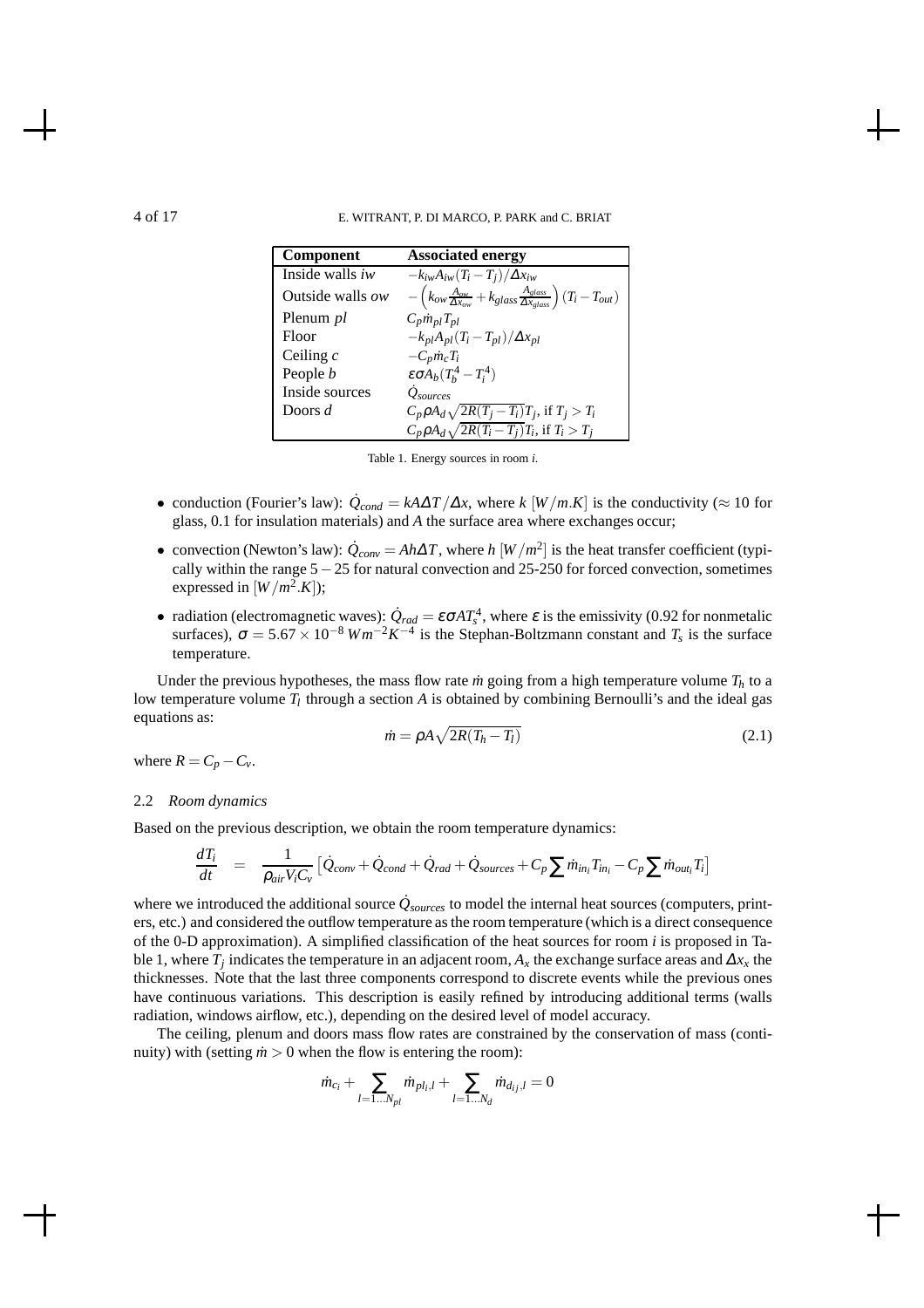where  $N_{pl}$  is the number of diffusers in the room and  $N_d$  denotes the number of doors. The doors mass flow rate can be computed thanks to Bernouilli equation (2.1) as  $\dot{m}_d = sign(T_j - T_i)\rho A_d \sqrt{2R|T_j - T_i|}$ , where the *sign* function is introduced to indicate the flow direction. The temperature regulation is achieved by controlling the mass flow rate from the plenum  $\dot{m}_{pli}(t)$ , considering a given underfloor temperature  $T_{pl}(t)$  (regulated globally for the whole building). We will suppose in the following that there is only one diffuser per room  $(N_{pl} = 1)$  and that the WSN provides the temperature measurements for the feedback law.

Finer models, including the height-dependency of the temperature variations, can be derived using the stratified flow theory (Morton, 1959; Yih, 1969) or buoyancy driven flow dynamics (Gladstone and Woods, 2001). The WSN measurements can also be set to determine the temperatures distribution shape, along the lines suggested in Witrant et al. (2010a). The use of a coarse global model based on the proposed 0-D approach is motivated by the fact that the WSN directly provides the necessary measurements for feedback control. The aim of the model is then to give the proper directions of the regulated states according to the actuation and disturbances.

#### **3. Hybrid state-space model**

## 3.1 *Continuous dynamics*

The continuous dynamics of the model is set by the walls, ceiling and plenum. According to the physical laws described in Section 2.2 and supposing that all the doors are closed and that there is no power source within the room, the temperature dynamics for room *i* is given as:

$$
\frac{dT_i}{dt} = \frac{1}{\rho_{air} V_i C_v} \left[ \dot{Q}_{conv} + \dot{Q}_{cond} + \dot{Q}_{rad} + C_p \dot{m}_{pl_i} (T_{pl} - T_i) \right] = F_{ci}(t)
$$
\n
$$
= \frac{1}{\rho_{air} V_i C_v} \left[ - \sum_{l=1...N_{iw}} \alpha_{iw_l} (T_i - T_l) - \sum_{l=1...N_{ow}} \left( \alpha_{ow_l} + \alpha_{glass_l} \right) (T_i - T_{out}) + C_p \dot{m}_{pl_i} T_{pl} - \alpha_{pl_i} (T_i - T_{pl}) - C_p \dot{m}_c T_i \right]
$$
\n
$$
= \frac{1}{\rho_{air} V_i C_v} \left[ - (\Xi_i + C_p \dot{m}_{pl_i}) T_i + \sum_{l=1...N_{iw}} \alpha_{iw_l} T_l + \sum_{l=1...N_{ow}} \left( \alpha_{ow_l} + \alpha_{glass_l} \right) T_{out} \right]
$$
\n
$$
+ (C_p \dot{m}_{pl_i} + \alpha_{pl_i}) T_{pl}
$$
\n(3.1)

where  $\Xi_i \doteq \sum_{l=1...N_{iw}} \alpha_{iw_l} + \sum_{l=1...N_{ow}} (\alpha_{ow_l} + \alpha_{glass_l}) + \alpha_{pl_i}, \alpha_x = k_x A_x / \Delta x_x$  for component x,  $N_{iw}$  is the number of connected inside walls,  $N_{ow}$  is the number of outside walls, and  $F_{ci}(t)$  denotes the continuous part of the dynamics for room *i*.

Defining the state as the vector containing the rooms temperatures  $x = [T_1 T_2 ... T_n]^T$ , the controlled input as  $u = [m_{pl_1} m_{pl_2} ... m_{pl_n}]^T$  and the exogenous input as  $w = [T_{pl} T_{out}]^T$ , where *n* is the number of rooms, the system dynamics writes as:

$$
\frac{dx}{dt} = (A_1 + A_2(u))x + B_u u + B_w w \doteq f_c(x, u, w)
$$
\n(3.2)

where the state matrices  $A_{1,2}$  and the input matrices  $B_{\mu,\nu}$  are computed according to (3.1). The function  $f_c$  is introduced to denote the continuous part of the model in a compact form. Note that this model is fully determined by the building architecture and constant physical variables.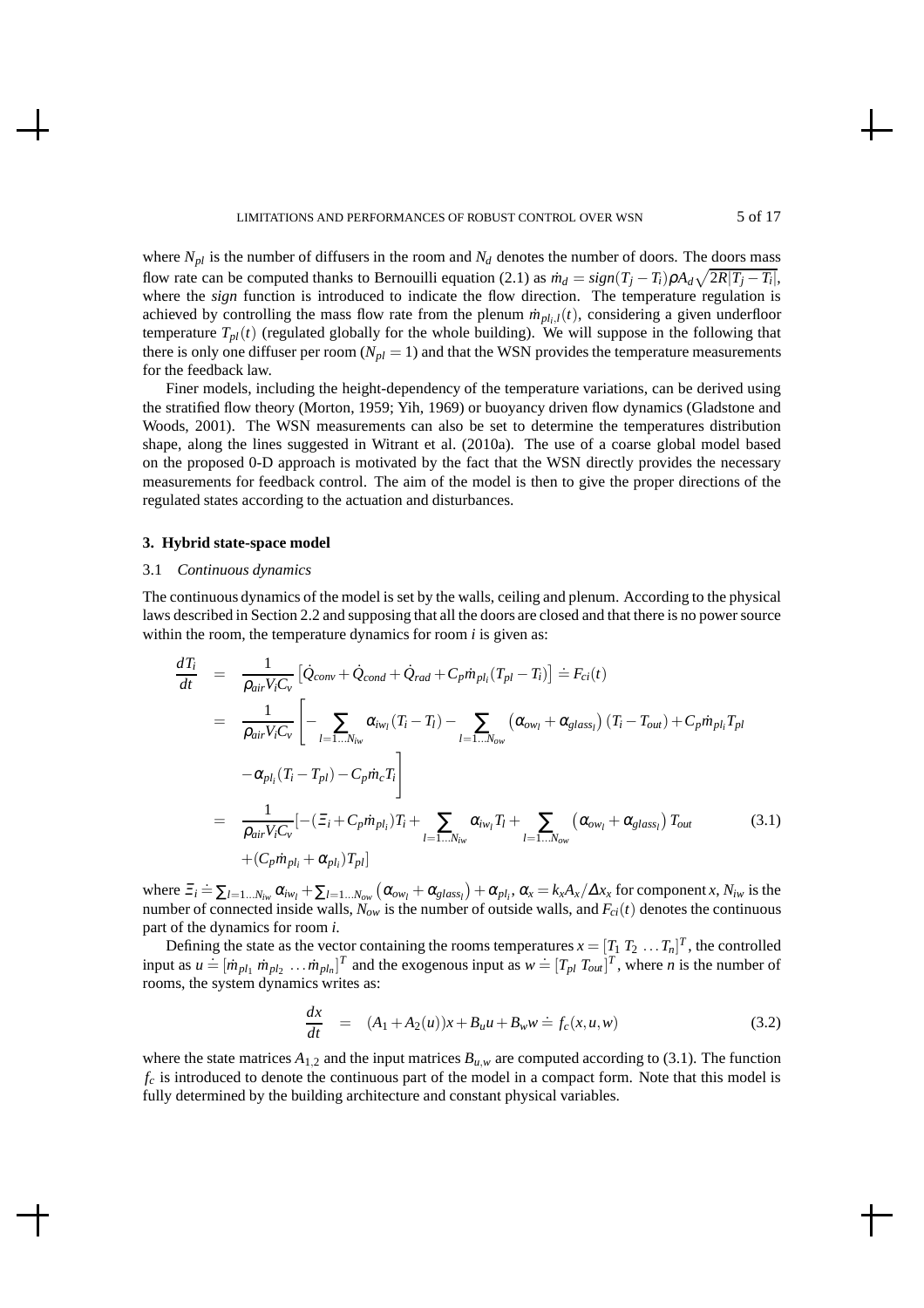

FIG. 2. Flat architecture for the test case

EXAMPLE 3.1 We consider the 4-rooms flat architecture presented in Figure 2: each room has a different size, two doors (two neighboring rooms) and some windows. The plenum temperature  $T_{pl}$  is given, the state is  $x = [T_1 \dots T_4]^T$ , the controlled input is  $u = [m_{pl_1} \dots m_{pl_4}]^T$  and the exogenous input is  $w = [T_{pl} T_{out}]^T$ . The state and inputs matrices are obtained as:

$$
A_1 = \begin{bmatrix} a_{11}^1 & a_{12}^1 & 0 & a_{14}^1 \\ a_{21}^1 & a_{22}^1 & a_{23}^1 & 0 \\ 0 & a_{32}^1 & a_{33}^1 & a_{34}^1 \\ a_{41}^1 & 0 & a_{43}^1 & a_{44}^1 \end{bmatrix}, \quad B_w = \begin{bmatrix} b_1^{w1} & b_1^{w2} \\ b_2^{w1} & b_2^{w2} \\ b_3^{w1} & b_3^{w2} \\ b_4^{w1} & b_4^{w2} \end{bmatrix},
$$
  

$$
A_2(u) = \text{diag}(a_i^2) \cdot \text{diag}(u_i), \qquad B_u = -\text{diag}(a_i^2) \cdot T_{pl},
$$

with:

$$
a_{ii}^1 = -\frac{\Xi_i}{\rho_{air}V_iC_v}, \quad a_{ij}^1 = \frac{\alpha_{iw,ij}}{\rho_{air}V_iC_v} \quad i \neq j, \quad a_i^2 = -\frac{C_p}{\rho_{air}V_iC_v},
$$

$$
b_i^{w1} = \frac{\alpha_{pl_i}}{\rho_{air}V_iC_v}, \quad b_i^{w2} = \frac{1}{\rho_{air}V_iC_v} \sum_{l=1...N_{ow}} (\alpha_{ow_l} + \alpha_{glass_l}).
$$

#### 3.2 *Discrete events*

The discrete events are induced by the power sources and the doors. Concerning the doors influence, the proposed energy-based model implies that for a given room *i* and adjacent room *j* (supposing that there is no return from the upper plenum):

- if  $T_i > T_j$  then the flow going out of room *i* equals the inflow  $\dot{m}_{pl_i}$  and the fact that it is leaving through the ceiling or the open door does not change the energy balance (the energy loss due to outflows being included in the dynamics with the assumption that the outgoing mass flow rate is equal to the incoming mass flow rate);
- if  $T_i < T_j$  then an extra term  $C_p m_d (T_j T_i)$  has to be introduced, with  $m_d = \rho A_d \sqrt{2R(T_j T_i)}$ .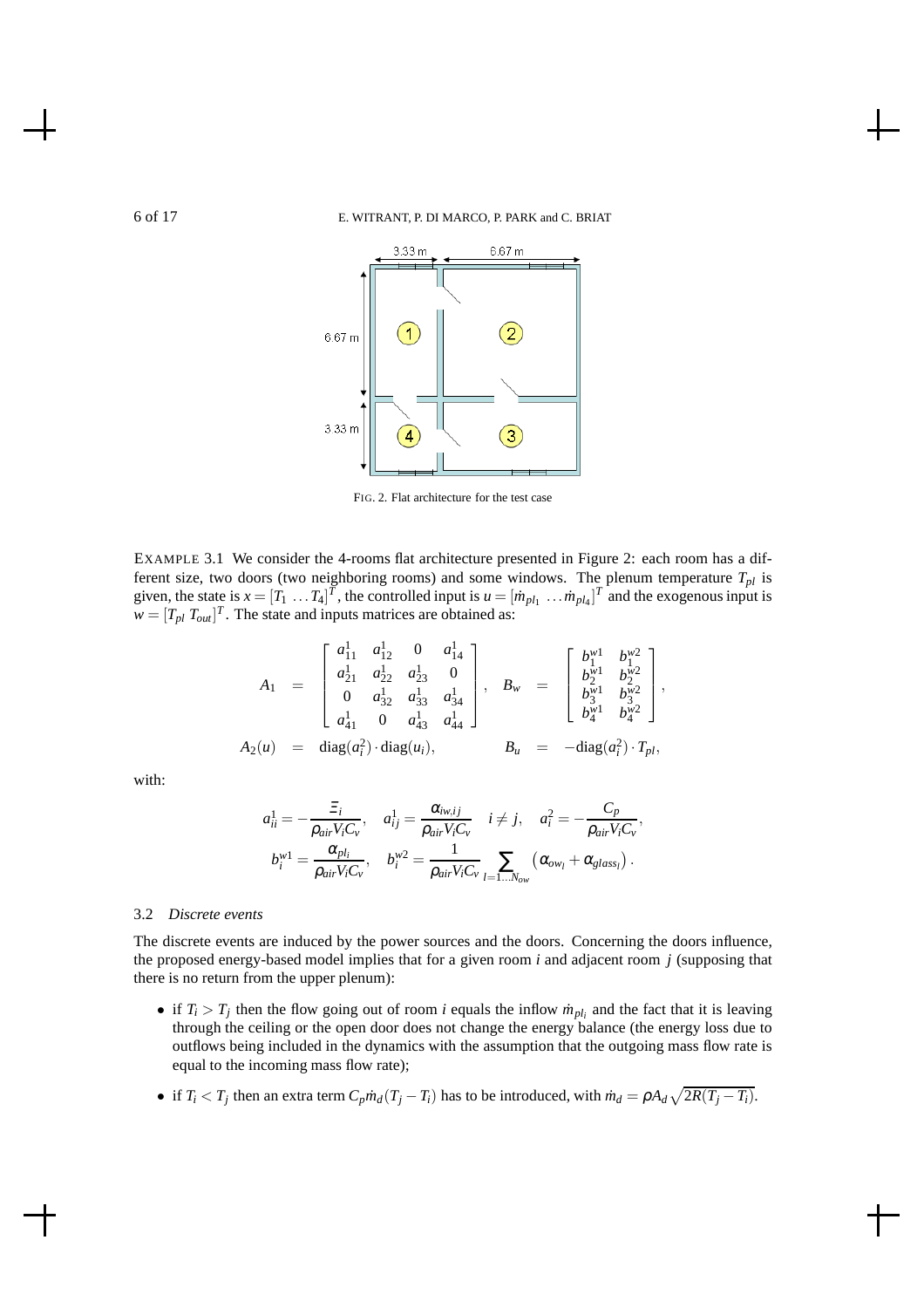## LIMITATIONS AND PERFORMANCES OF ROBUST CONTROL OVER WSN  $7$  of 17



FIG. 3. IFS data transmission mechanism with and without acknowledgement.

The room temperature is then obtained as (supposing that only one door is open in room *i* at a given time, to simplify the notations):

$$
\frac{dT_i}{dt} = F_{ci}(t) + \frac{1}{\rho_{air}V_iC_v} \times \left\{ \begin{array}{l l} \sum_{k=0}^{N_q} \delta_{q,ik} \dot{Q}_{s,ik}, & \text{if } T_i > T_j \\ \sum_{k=0}^{N_q} \delta_{q,ik} \dot{Q}_{s,ik} + \delta_{d,ij} C_p \sqrt{2R}(T_j - T_i)^{3/2}, & \text{if } T_i < T_j \end{array} \right.
$$

where  $N_q$  is the number of power sources, and  $\delta_{q,i,k}$  and  $\delta_{d,i,j}$  are introduced to denote the on/off operation of power sources and doors opening in room *i*. The discrete transitions are set by Markovian independent processes (e.g. finite birth and death) constrained by the maximum and minimum periods during which a given event can occur. Further details are provided in Witrant et al. (2009).

EXAMPLE 3.2 For the 4-rooms example described previously, the temperature increase associated to the door opening event  $\delta_{d,ij}$  is handled as:

If 
$$
T_i < T_j
$$
 then  $\dot{T}_i = \dot{T}_i + C_p \sqrt{2R}(T_j - T_i)^{3/2}$ , else  $\dot{T}_j = \dot{T}_j + C_p \sqrt{2R}(T_i - T_j)^{3/2}$ .

enclosed in a for loop to handle the 4 doors.

#### **4. Wireless sensor network**

In this section, we present an overview of IEEE 802.15.4 standard (IEEE, 2006) and the system scenario with simulation results, which are used in the next Sections to estimate the efficiency of the proposed control setup.

## 4.1 *Overview of IEEE 802.15.4*

The IEEE 802.15.4 standard has received considerable attention as a low data rate and low power protocol for WSN applications in industry, control, home automation, health care, and smart grids (IEEE, 2006; Willig et al., 2005). This standard specifies medium access control (MAC) and physical (PHY) layers. The carrier sense multiple access with collision avoidance (CSMA/CA) is used along with a binary exponential backoff (BEB) scheme to reduce collisions due to simultaneous node transmissions. The standard defines two channel access modalities: a beacon-enabled modality, which uses slotted CSMA/CA and exponential backoff, and a simpler unslotted CSMA/CA without beacons. In the following, we focus on the slotted modality.

Consider a node trying to transmit a packet. In slotted IEEE 802.15.4 CSMA/CA, first the MAC sub-layer initializes four variables, i.e., the number of backoffs (NB=0), contention window (CW=2), backoff exponent (BE=*macMinBE*) and retransmission times (RT=0). Then the MAC sub-layer delays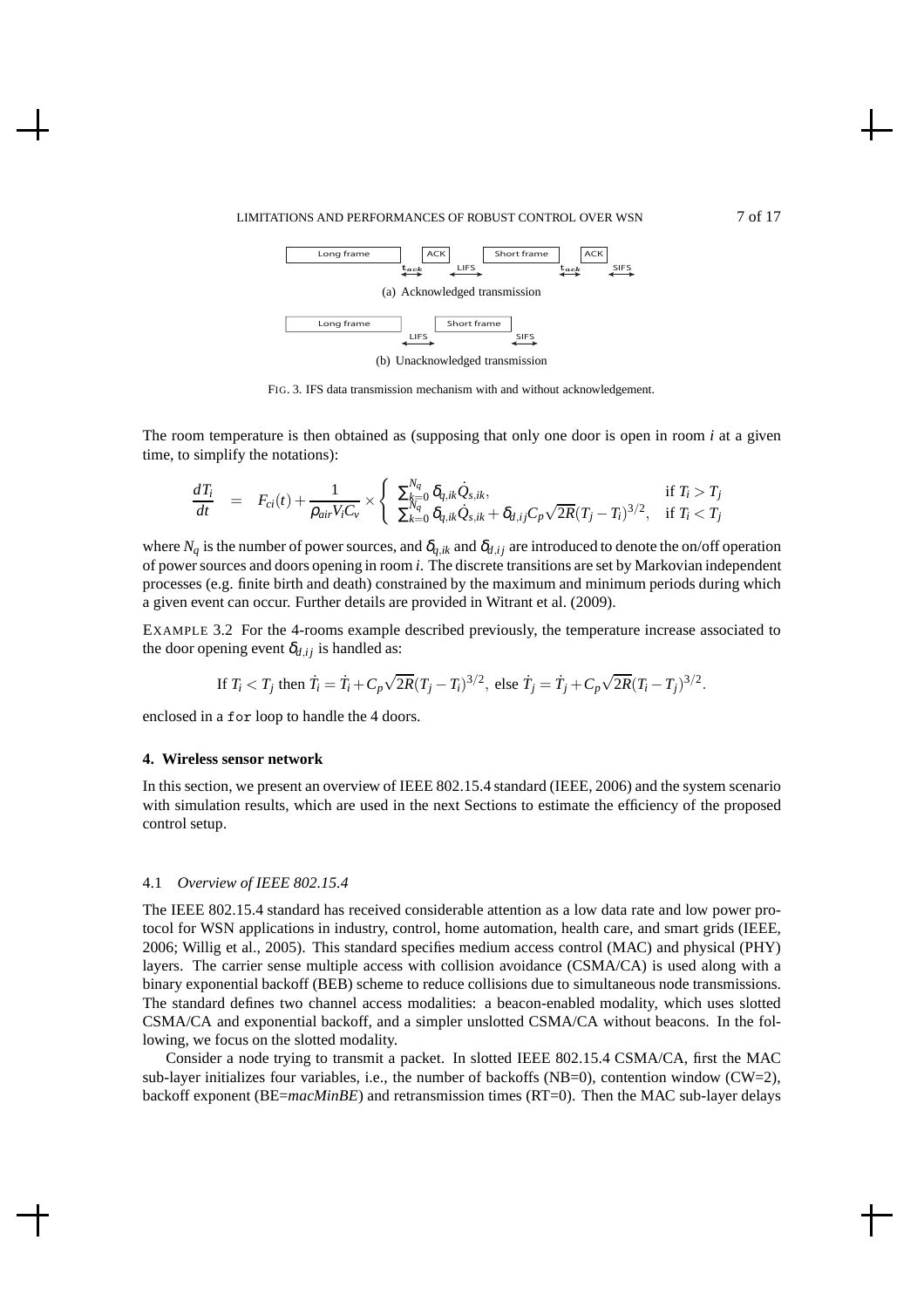for a random number of complete backoff periods in the range  $[0,2^{BE}-1]$  units. After backoff, the node performs the first clear channel assessment (CCA). If two consecutive CCAs are idle, then the node begins the packet transmission. If either of the CCA fails due to busy channel, the MAC sublayer will increase the value of both NB and BE by one up to a maximum value *macMaxCSMABackoffs* and *mac-MaxBE*, respectively. Hence, the value of NB and BE depend on the number of CCA failures of a packet. Once the BE reaches *macMaxBE*, it remains at the value of *macMaxBE* until it is reset. If NB exceeds *macMaxCSMABackoffs*, then the packet is discarded due to the channel access failure. Otherwise the CSMA/CA algorithm generates a random number of complete backoff periods and repeat the process. Here, the variable *macMaxCSMABackoffs* represents the maximum number of times the CSMA/CA algorithm is required to backoff. If channel access is successful, the node starts transmitting packets and waits for acknowledgement (ACK). The reception of the corresponding ACK is interpreted as successful packet transmission. If the node fails to receive ACK due to collision or ACK timeout, the variable RT is increased by one up to *macMaxFrameRetries*. If RT is less than *macMaxFrameRetries*, the MAC sublayer initializes two variables CW=0, BE=*macMinBE* and follows the CSMA/CA mechanism to reaccess the channel. Otherwise the packet is discarded due to the retry limit. Note that the default MAC parameters are *macMinBE*=3, *macMaxBE*=5, *macMaxCSMABackoffs*=4 and *macMaxFrameRetries*=3.

To account for the data processing time required at the MAC sublayer, two successive frames transmitted from a device are separated by at least an Inter-Frame Spacing (IFS) period; if the first transmission requires an acknowledgment, the separation between the ACK frame and the second transmission is at least an IFS period. Figure 3 illustrates the IFS period of data frame with and without ACK. Note that the waiting time to receive ACK is in the range *aTurnaroundTime* (12 symbols) to *aTurnaroundTime* + *aUnitBackoffPeriod* (12 + 20 symbols). The IFS period depends on the length of the transmitted data frames. See IEEE (2006) for further details.

In conclusion, the standard gives a time-varying packet delay due to the random access scheme. It is possible to look at the source of packet delay for different frequency domains (Witrant et al., 2010b):

- high frequency delays, due to the packet transmission time;
- middle frequency delays, which depend on the random backoff time (*macMinBE*, *macMaxBE*) and the number of busy channel (*macMaxCSMABackoffs*);
- low frequency delays, related to the number of retransmission due to packet collision (*mac-MaxFrameRetries*).

# 4.2 *Analytical model of IEEE 802.15.4*

In Park et al. (2009), a generalized analysis of the IEEE 802.15.4 MAC protocol in terms of packet reception rate (reliability), delay and energy consumption is presented. The IEEE 802.15.4 exponential backoff process is modeled through a Markov chain taking into account retry limits, acknowledgements, and unsaturated traffic. Evaluating these performance indicators asks in general for heavy computations. As such, these expressions may not be directly applied to optimize the IEEE 802.15.4 MAC parameters by an in-network processing of the nodes (Giridhar and Kumar, 2006) since complex computations are out of reach for today's sensing devices (Moteiv, 2006). To overcome this problem, simple and effective approximations of the reliability, delay and energy consumption under low traffic regime are proposed with a satisfactory accuracy. Monte Carlo simulations validates the proposed analytical model. Hence, from a communication network perspective, we are able to predict accurately the reliability, packet delay, and energy consumption.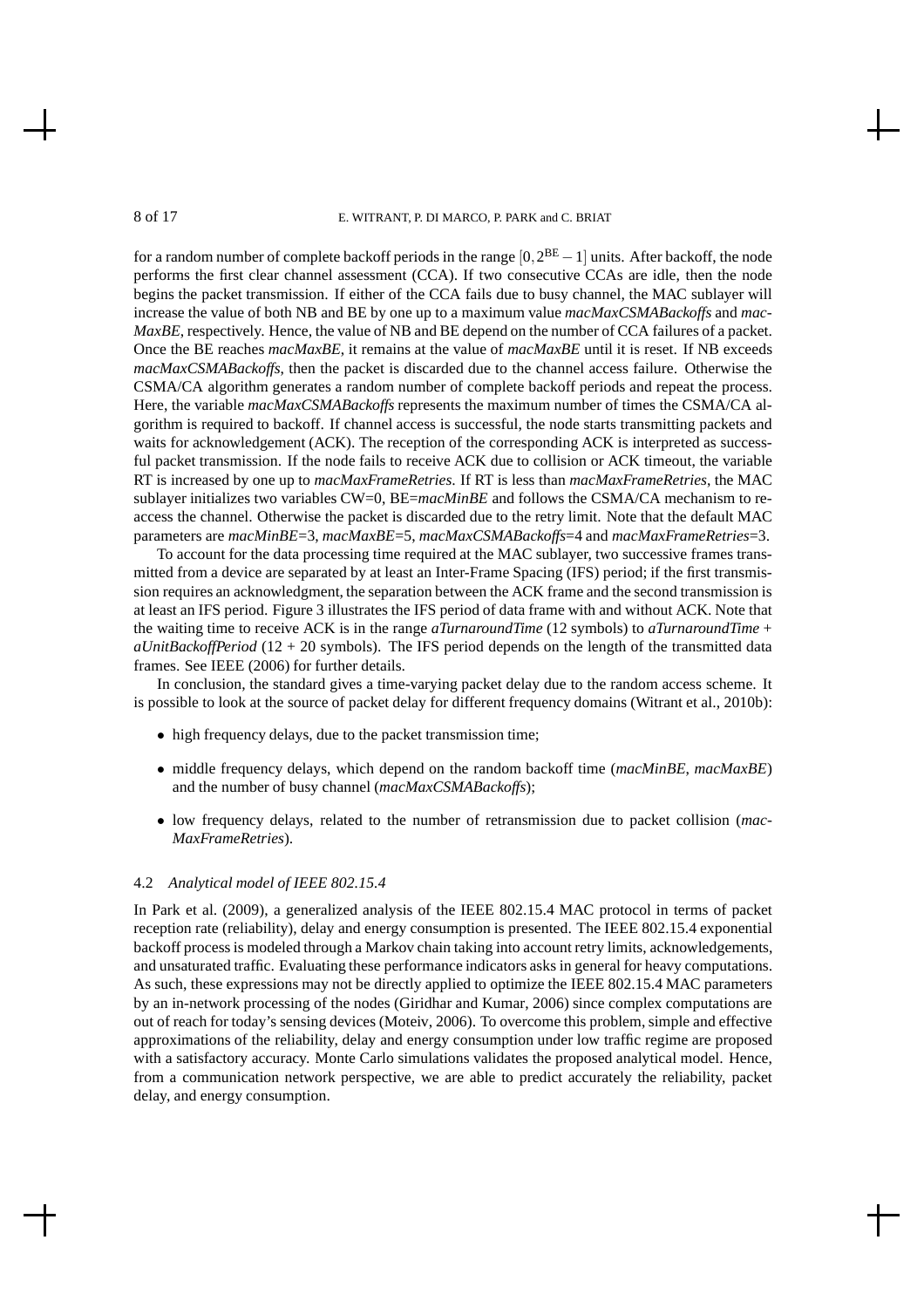#### LIMITATIONS AND PERFORMANCES OF ROBUST CONTROL OVER WSN 9 of 17



FIG. 4. Typical star network topology of IEEE 802.15.4. The packets generated by the sensor nodes (grey circle) are transmitted toward the PAN coordinator (black circle) depicted in the middle of each cluster.



FIG. 5. Saw-tooth packet delay with 70 bytes packets and four nodes for two traffic generation models.

#### 4.3 *System scenario*

We consider the star network presented in Figure 4, where all N nodes contend to send data to the personal area network (PAN) coordinator, which is the data sink attached to a controller. Each node uses beacon-enabled slotted CSMA/CA and ACK mechanism. Assume that the network generates unsaturated traffic, which is a natural scenario for many WSN applications.

Throughout this paper we refer to two models for traffic generation. Let us call by Sync-mode and Async-mode the situation when each node synchronously or asynchronously generate packets with the sampling interval  $T<sub>s</sub>(t)$  respectively. In Sync-mode, nodes of the network are synchronized and generate the data packets at the same time with a fixed sampling interval *T<sup>s</sup>* . In Async-mode, each node asynchronously generates packets. When a node sends a packet successfully, discards a packet or when the sampling interval is expired, it stays for  $T_s$  s without generating packet. Figure 5 shows the sawtooth packet delay of each node for two traffic generation models. The saw-tooth packet delay increases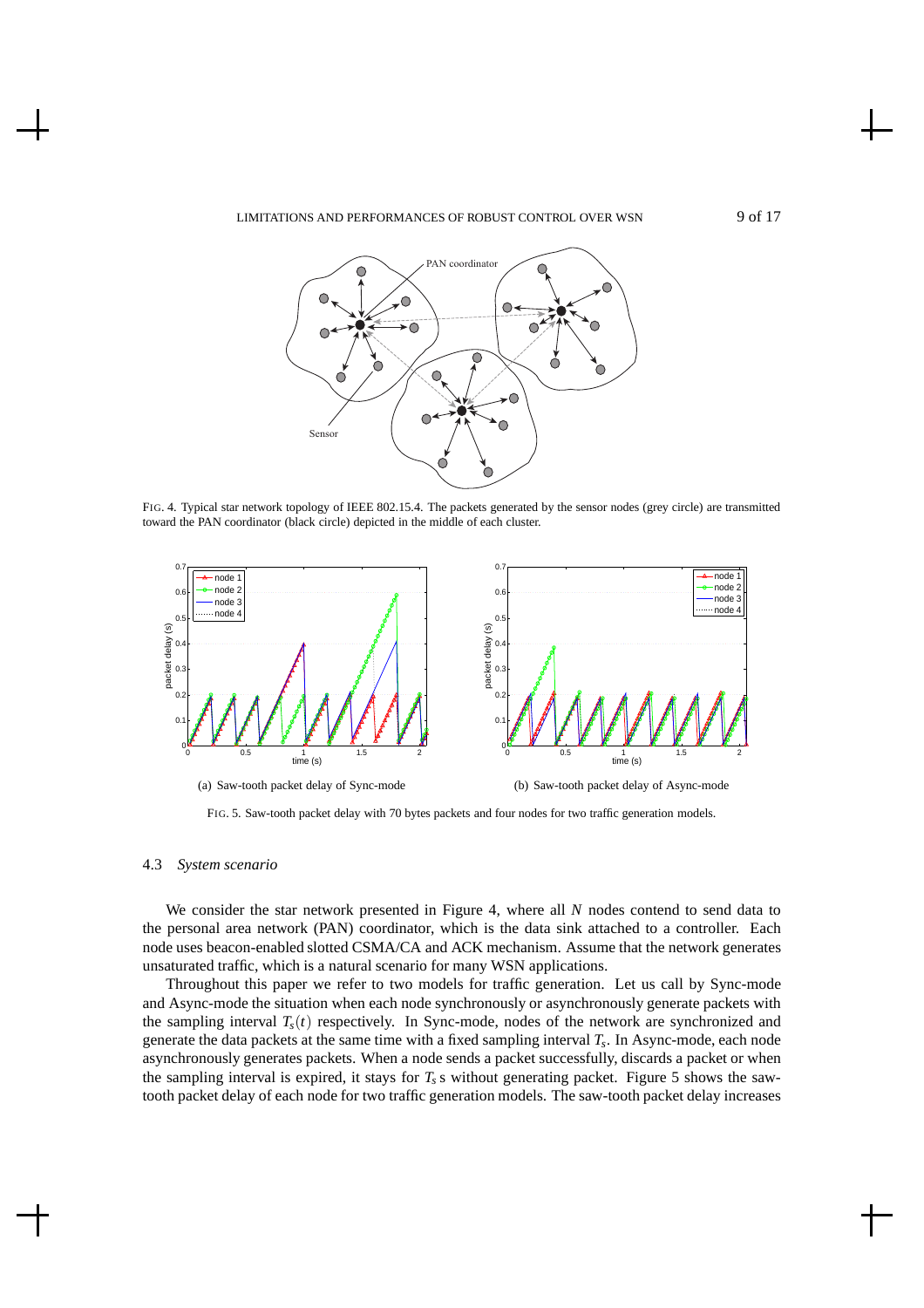with the unit time  $T_u$  until the PAN coordinator receives a data packet. If a data packet is received, the saw-tooth packet delay is reset to received packet delay. Therefore, the saw-tooth packet delay is able to represent the packet loss i.e., packet loss will increase the saw-tooth packet delay greater at a higher level than  $T_s$ . Figures 5(a) and 5(b) show the saw-tooth packet delay of Sync-mode and Asyncmode, respectively. We remark here that although both Sync-mode and Async-mode have almost the same time interval *T<sup>s</sup>* , the reliability of Async-mode is higher than the one of Sync-mode. The reason is that Async-mode effectively distributes the sensing time of each sensor node based on the history of contention. It can be observed that the sampling time instant of Async-mode is spread for the different nodes of the network. The data packet transmission is successful if an ACK packet is received. The command on control action is piggybacked on ACK packet and does not require any additional message from the PAN coordinator to sensor nodes.

# **5. Robust MIMO** *H*<sup>∞</sup> **control synthesis**

The aim of this section is to fulfill multiple-input multiple-output (MIMO) control objectives for the problem presented above. Considering the discrete perturbations induced by the doors and power sources along with the communication constraints, the robustness issue appears as critical. In addition, the use of a control approach that has been validated at the industrial level appears as an important issue in this application-oriented paper. The control setup is then first limited to a multi-objectives *H*<sup>∞</sup> design as proposed in advanced control textbooks such as in Skogestad and Postlethwaite (2005) or Zhou and Doyle (1997).

#### 5.1 *Steady-state and variation*

The first step is to rewrite the system dynamics (3.2) with a change of variables that allows for removing the known exogeneous inputs, in order to set the feedback on the tracking error. Defining the steady-state variables  $\{x_{ss}, u_{ss}\}$  as constrained by the algebraic relationship:

$$
(A1+A2diag(uss))xss+Buuss+Bww=0
$$

the input that provides for a given reference state  $x_{ss}$  is given by:

$$
u_{ss} = -(A_2 \text{diag}(x_{ss}) + B_u)^{-1} (A_1 x_{ss} + B_w w)
$$

Introducing the variations  $\{\tilde{x}(t) = x(t) - x_{ss}; \tilde{u}(t) = u(t) - u_{ss}\}\)$ , the regulated dynamics are obtained from (3.2) as:

$$
\frac{d\tilde{x}}{dt} = (A_1 + A_2 \operatorname{diag}(u_{ss} + \tilde{u}))(x_{ss} + \tilde{x}) + B_u(u_{ss} + \tilde{u}) + B_w w
$$
  
\n
$$
\approx (A_1 + A_2 \operatorname{diag}(u_{ss}))\tilde{x} + (A_2 \operatorname{diag}(x_{ss}) + B_u)\tilde{u}
$$

and the aim of the control design is then to ensure that  $\tilde{x}$  converges exponentially to 0 while satisfying some given closed-loop specifications.

## 5.2 *Mixed-sensitivity H*<sup>∞</sup> *synthesis*

A mixed-sensitivity approach is chosen to tackle a multi-objective control design that can achieve performance, robustness and input boundary specifications. The main idea (see Skogestad and Postlethwaite (2005) for more details) is to introduce the closed-loop specifications as weights on the sensitivity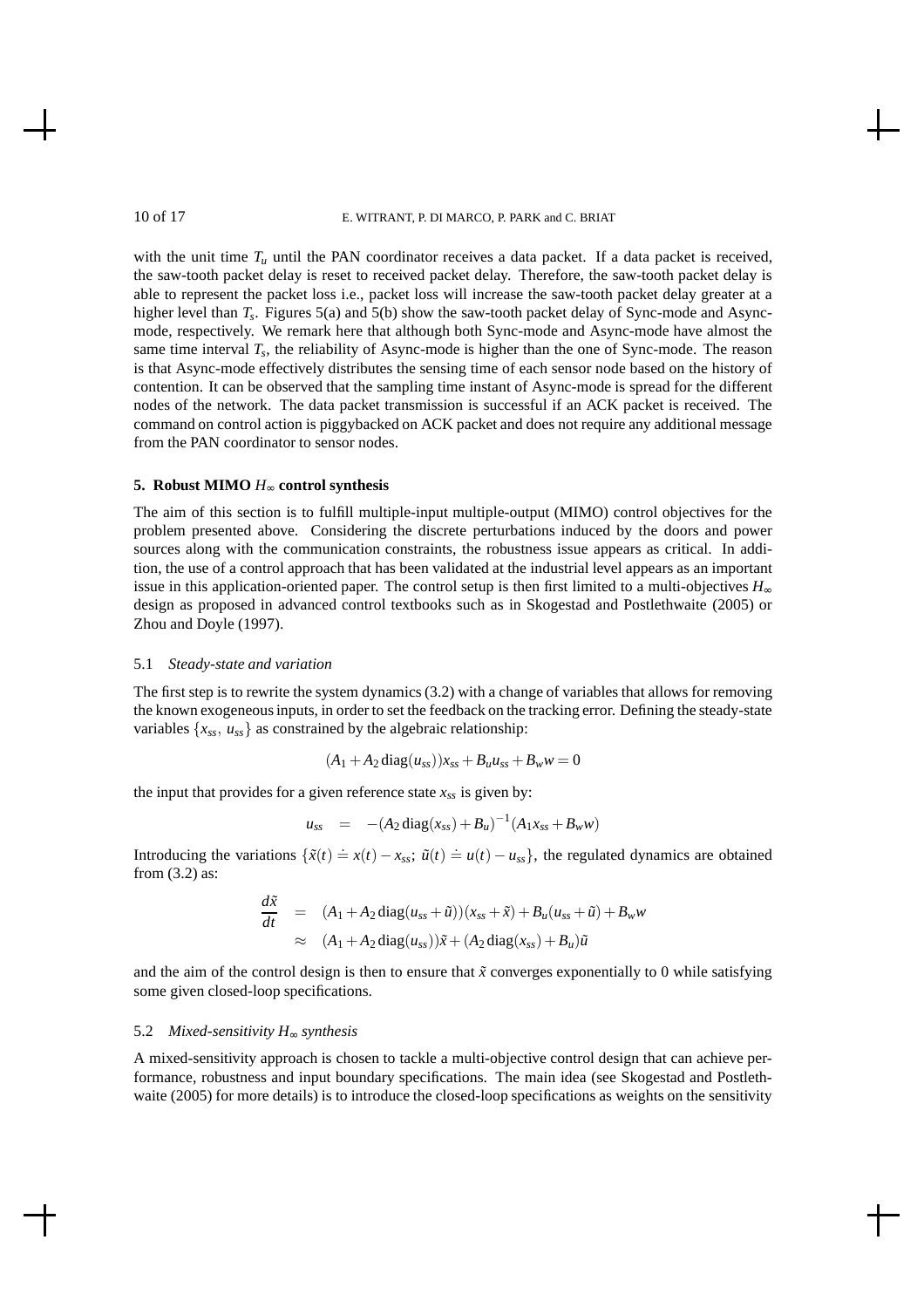∞

functions prior to the  $H_{\infty}$  norm minimization. Denoting the system sensitivity function as  $S(s)$  and the complementary sensitivity as  $T(s)$ , the dynamic MIMO controller  $K(s)$  is then designed to minimize the stack:

$$
\left\| \begin{bmatrix} W_p S W_d \\ W_u K S \\ W_t T \end{bmatrix} \right\|
$$

where the specific choice of the weight is achieved as follows (considering *n* rooms):

• the performance weight  $W_p(s)$  is set as:

$$
W_p = \text{diag}\left\{\frac{s/M + \omega_{Bi}^*}{s + \omega_{Bi}^*A}\right\} \text{ with } i = 1...n
$$

where  $A = 10^{-4}$  ensures an approximate integral action with  $S(0) \approx 0$ ,  $M = 2$  and  $\omega_{Bi}^*$  is different for each output (a large value yields a faster response for the corresponding output);

• the input weight  $W_u(s)$  is:

$$
W_u = \text{diag}\left\{\frac{s}{s + \omega_u}\right\} \text{ with } i = 1 \dots n
$$

to achieve tight control at low frequency, with  $\omega_\mu$  being approximately the closed-loop bandwidth;

• the disturbance weight:

$$
W_t = \text{diag}\left\{\frac{s + \omega_{Bj}^*/M}{As + \omega_{Bj}^*}\right\} \text{ with } j = 1...n
$$

is introduced to reduce the impact of discrete events and measurements noise on the closed-loop.

The desired closed-loop response is then obtained thanks to an appropriate tuning of the performance weight with  $\omega_{Bi}^*$ , of the input weight with  $\omega_u$  and of the disturbance weight with  $\omega_{Bi}^*$ .

EXAMPLE 5.1 For the 4-rooms test case, the control design parameters are set as:

$$
\omega_{Bi}^* = \alpha_p \frac{\text{mean}_i \{ \rho_{air} V_i C_v \}}{\rho_{air} V_i C_v}, \quad \omega_u = \alpha_u \text{mean}_i \{ \omega_{Bi}^* \}, \quad \omega_{Bj}^* = \alpha_t \omega_{Bi}^*
$$

to take into account the fact that faster control can be achieved in rooms with faster time constants (smaller volume) and to reduce the design problem to the choice of the three scalar parameters  $\alpha_p$ ,  $\alpha_u$ and  $\alpha_t$ . Setting the desired room temperature as  $Td = 273.15 + [18 \ 21 \ 19 \ 23]^T$  (K), and the controller parameters as  $\alpha_p = 1000$ ,  $\alpha_u = 10$  and  $\alpha_t = 1$ , we obtain the closed-loop response presented in Figure 6. The high value of the parameters implies that all the desired bandwidth is available for control purposes, as the aim of this first test case is to get the best achievable performances without communication constraints. The higher sensitivity to doors actuation observed in rooms 1 and 3 is due to the fact that these rooms have a lower temperature then the adjacent ones, combined with the limitation to singledirection flows induced by the proposed 0D model (see Section 2).

The communication constraint are introduced thanks to the network model presented in Section 4. Considering wireless sensing capabilities and wired diffusers (connected in the underfloor space), the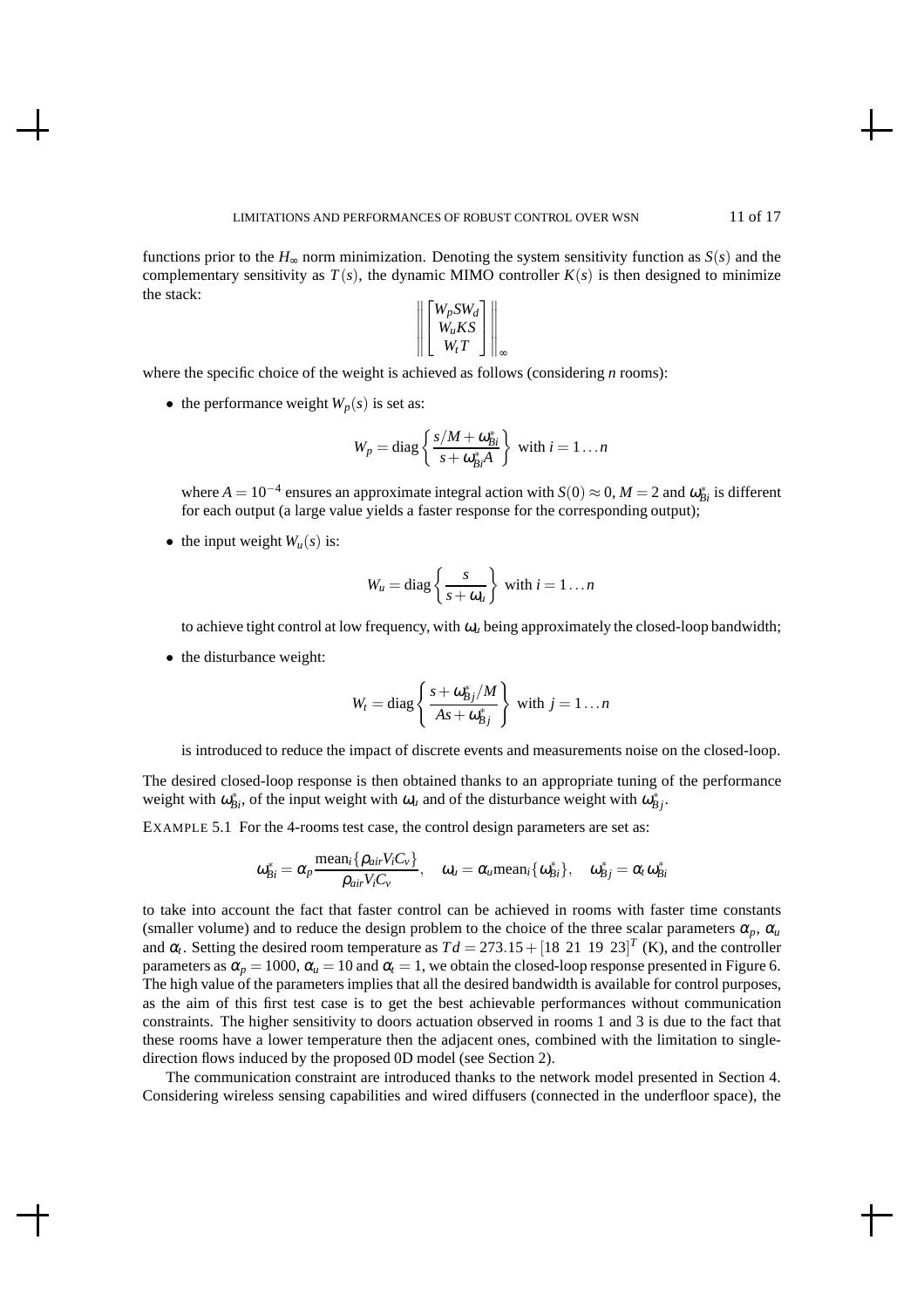

FIG. 6. Temperature tracking error without communication constraints

previous constraints (sampling, time-delay and packet losses) are introduced between the measurements and the controller. In order to ensure the closed-loop stability and give satisfying performances, the control parameters are set as  $\alpha_p = 0.1$ ,  $\alpha_u = 1$  and  $\alpha_t = 10$ . The resulting temperature tracking errors are presented in Figure 7, for both synchronous and asynchronous modes. Note that the maximum errors in both cases are very similar ( $\approx 2.5^{\circ}C$ ), which illustrates the robustness and performance limitation of the closed-loop to the network setup, and the weak influence of the mode choice in the WSN operation (synchronous or not).



FIG. 7. Temperature tracking error with communication constraints (sensing over IEEE 802.15.4).

# **6. Control with communication constraints**

According to the latter section, the simplified model writes as:

$$
\dot{x} = Ax(t) + Bu(t) + Ew(t) \tag{6.1}
$$

where *x*, *u* and *w* are the state, the control input and the exogenous inputs, respectively. In order to embed specifications in the frequency domain, the filters  $W_u(s)$  and  $W_p(s)$  are added to the system,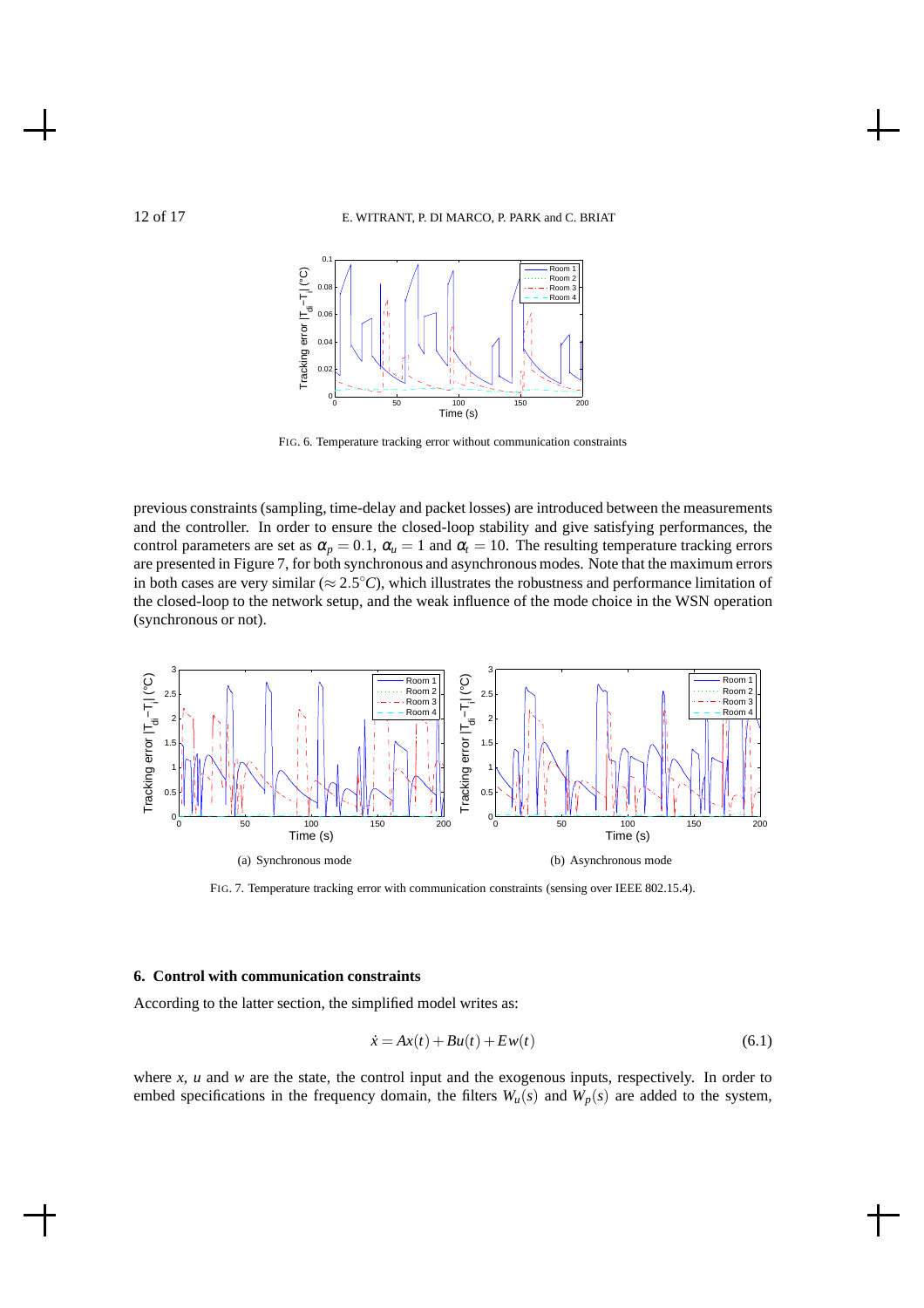yielding the extended system:

$$
\begin{bmatrix} \dot{x} \\ \dot{x}_e \\ \dot{x}_u \end{bmatrix} = \underbrace{\begin{bmatrix} A & 0 & 0 \\ -B_p & A_p & 0 \\ 0 & 0 & A_u \end{bmatrix}}_{A_g} \underbrace{\begin{bmatrix} x \\ x_e \\ x_u \end{bmatrix}}_{B_g} + \underbrace{\begin{bmatrix} B \\ B_u \end{bmatrix}}_{B_g} u + \underbrace{\begin{bmatrix} E\delta & 0 \\ 0 & B_p \end{bmatrix}}_{B_g} \underbrace{\begin{bmatrix} w \\ x_{ref} \end{bmatrix}}_{E_g}
$$
\n
$$
\begin{bmatrix} e_f(t) \\ u_f(t) \end{bmatrix} = \underbrace{\begin{bmatrix} -D_p & C_p & 0 \\ 0 & 0 & C_u \end{bmatrix}}_{C_g} \underbrace{\begin{bmatrix} x \\ x_e \\ x_u \end{bmatrix}}_{B_g} + \underbrace{\begin{bmatrix} 0 \\ D_u \end{bmatrix}}_{B_g} u + \underbrace{\begin{bmatrix} 0 & D_p \\ 0 & 0 \end{bmatrix}}_{F_g} \underbrace{\begin{bmatrix} w \\ x_{ref} \end{bmatrix}}_{F_g}
$$
\n(6.2)

where  $\delta > 1$  is a weight on the disturbances and:

$$
\begin{bmatrix} A_p & B_p \ C_p & D_p \end{bmatrix} = W_p(s) \qquad \begin{bmatrix} A_u & B_u \ C_u & D_u \end{bmatrix} = W_u(s)
$$

are weights on the tracking error  $e = x_{ref} - x$  and controlled input *u*. The aim of this section is to compute a controller which:

- 1. asymptotically stabilizes the system for any transmission delay value between [0,0.2];
- 2. minimizes the  $H_{\infty}$  norm of the transfer  $\begin{bmatrix} w \\ x_{ref} \end{bmatrix} \rightarrow$  $\lceil e_f$ *uf* ;

where  $e_f$  and  $u_g$  are filtered version of the tracking error *e* and the control input *u*, defined by  $E_f(s)$  =  $W_p(s)E(s)$  and  $U_f(s) = W_u(s)U(s)$  in the Laplace domain.

The considered controller is a particular state-feedback controller of the form:

$$
u(t) = K_1 x(t) + K_2 x_e(t) + K_3 x_u(t)
$$
\n(6.3)

where the gains  $K_i$  have to be determined. Note that since the control input depends on the states of the filters *W<sup>p</sup>* and *Wu*, the implemented controller includes the dynamical part of the weighting filters. To show this, let us rewrite equation (6.3) in the frequency domain:

$$
U(s) = K_1 X(s) + K_2 (sI - A_p)^{-1} B_p E(s) + K_3 (sI - A_u)^{-1} B_u U(s)
$$

and equivalently:

$$
U(s) = H_x(s)X(s) + H_{ref}(s)X_{ref}(s),
$$
 with  
\n
$$
H_x(s) \doteq (I - K_3(sI - A_u)^{-1}B_u)^{-1}(K_1 - K_2(sI - A_p)^{-1}B_p)
$$
  
\n
$$
H_{ref}(s) \doteq (I - K_3(sI - A_u)^{-1}B_u)^{-1}K_2(sI - A_p)^{-1}B_p
$$

The following result (bounded real lemma (Skelton et al., 1997)) is then used for controller gain synthesis.

LEMMA 6.1 There exists a control law that writes as (6.3) which asymptotically stabilizes the system (6.2) with an  $H_{\infty}$  bound on the transfer  $(w, x_{ref}) \rightarrow (e_f, u_f)$  lower than  $\gamma > 0$  if and only if there exist matrices  $P = P^T \succ 0$  and *Y* of appropriate dimensions such that the linear matrix inequality (LMI):

$$
\begin{bmatrix} A_g P + P A_g^T + B_g Y + Y^T B_g^T & E_g & P C_g^T + Y^T D_g^T \\ \star & -\gamma I & F^T \\ \star & \star & -\gamma I \end{bmatrix} \prec 0
$$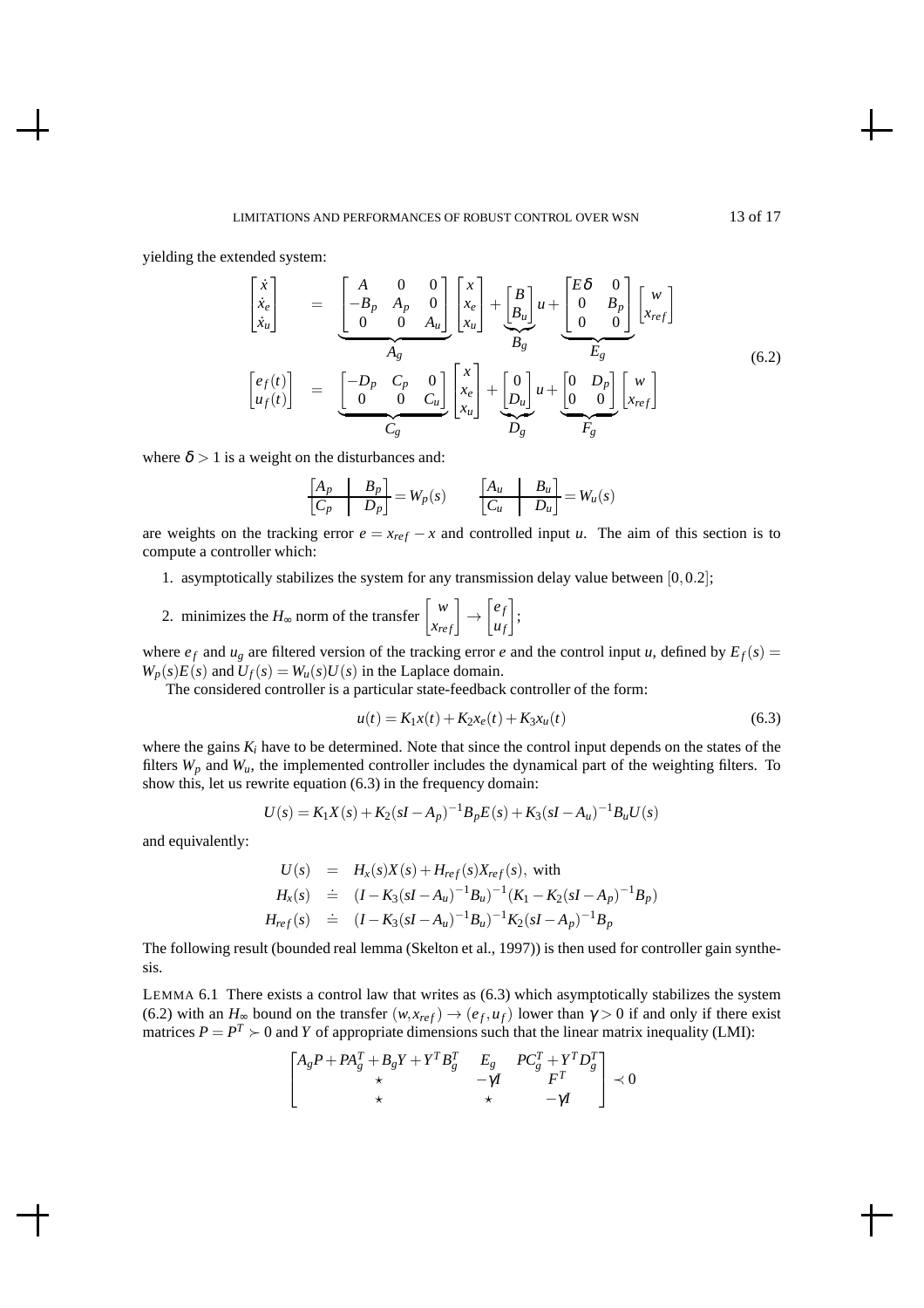holds. Moreover, suitable controller gains are given by:

$$
\begin{bmatrix} K_1 & K_2 & K_3 \end{bmatrix} = YP^{-1}
$$

In order to characterize the stability of the closed-loop system with delays, we consider that the controller maintains the last measurement on its inputs until a new measure is available. We also consider that the same delay acts simultaneously on all the measurement. This is equivalent to a system output sampled at a time-varying sampling period. Hence, it is possible to consider results on stability analysis of systems with time-varying sampling period to analyze the system stability under communication constraints. It is important to mention that most of the works on such systems assume that the delay acts on the control input while in the current problem, the delay acts on the output of the model. However, since a state-feedback controller is considered, the problem is symmetric and available results are directly applicable.

An alternative approach is to consider the time-delay constraint directly during the controller synthesis, as proposed in (Seuret, 2009). The controller is then obtained thanks to the following Lemma.

LEMMA 6.2 The closed-loop system given by the interconnection of (6.2) and (6.3) is asymptotically stable for all delay belonging to  $[0, \tau]$  if there exist matrices  $P = P^T \succ 0$ ,  $S = S^T \succ 0$ ,  $R = R^T \succ 0$  and *N* of appropriate dimensions such that the LMIs:

$$
\Pi_1 + \tau \Pi_2 \prec 0, \quad \begin{bmatrix} \Pi_1 & \tau N \\ \star & -\tau R \end{bmatrix} \prec 0
$$

hold with:

$$
\Pi_1 = M_1^T P M_3 + M_3^T P M_1 - M_2^T S M_2 - N M_2 - M_2^T N^T \n\Pi_2 = M_2^T S M_3 + M_3^T S M_2 + M_3^T S M_3
$$

and  $M_1 = [I \ 0], M_2 = [I \ -I]$  and  $M_3 = [A_g \ B_g K]$ 

EXAMPLE 6.1 The controllers obtained from the previous Lemmas are tested on the test case as follows.

Choosing  $W_u(s) = s/(s + \omega_1)$ ,  $W_p(s) = (s/Ms + \omega_b)/(s + A\omega_b)$ ,  $\delta = 10$ ,  $M_s = 2$ ,  $\omega_b = 0.5$ ,  $A = 10^{-4}$ ,  $\omega_1 = 10$  and using Lemma 6.1, we find  $\gamma = 0.93294$ . However, such a small performance criterion is related to large values for eigenvalues and thus is responsible for a high sensitivity to delays. Thus in order to reduce this sensitivity, we impose  $\gamma = 10$  and get the following gains:

$$
K_1 = \begin{bmatrix} 2.1921 & 0.0093 & 0.0009 & 0.0029 \\ 0.0065 & 2.5798 & 0.0060 & 0.0003 \\ 0.0010 & 0.0092 & 2.1173 & 0.0029 \\ 0.0072 & 0.0013 & 0.0067 & 1.3593 \end{bmatrix}, \quad K_2 = \begin{bmatrix} -1.1461 & -0.0009 & -0.0004 & 0.0002 \\ -0.0011 & -1.1673 & -0.0008 & -0.0002 \\ -0.0004 & -0.0011 & -1.1516 & 0.0001 \\ -0.0016 & -0.0005 & -0.0014 & -1.1115 \end{bmatrix}
$$

$$
K_3 = \begin{bmatrix} 7.3908 & -0.0042 & -0.0011 & -0.0056 \\ -0.0054 & 7.6000 & -0.0054 & -0.0011 \\ -0.0010 & -0.0040 & 7.2683 & -0.0054 \\ -0.0029 & -0.0008 & -0.0029 & 5.4823 \end{bmatrix}
$$

A bisection approach on the value of  $\tau$  allows to find the maximal admissible value as  $\tau_{max} = 0.2426 s$ , which is sufficient for our application as the mean peak value for the delay is 0.2*s*. Using the latter controller, we obtain Figure 8(a).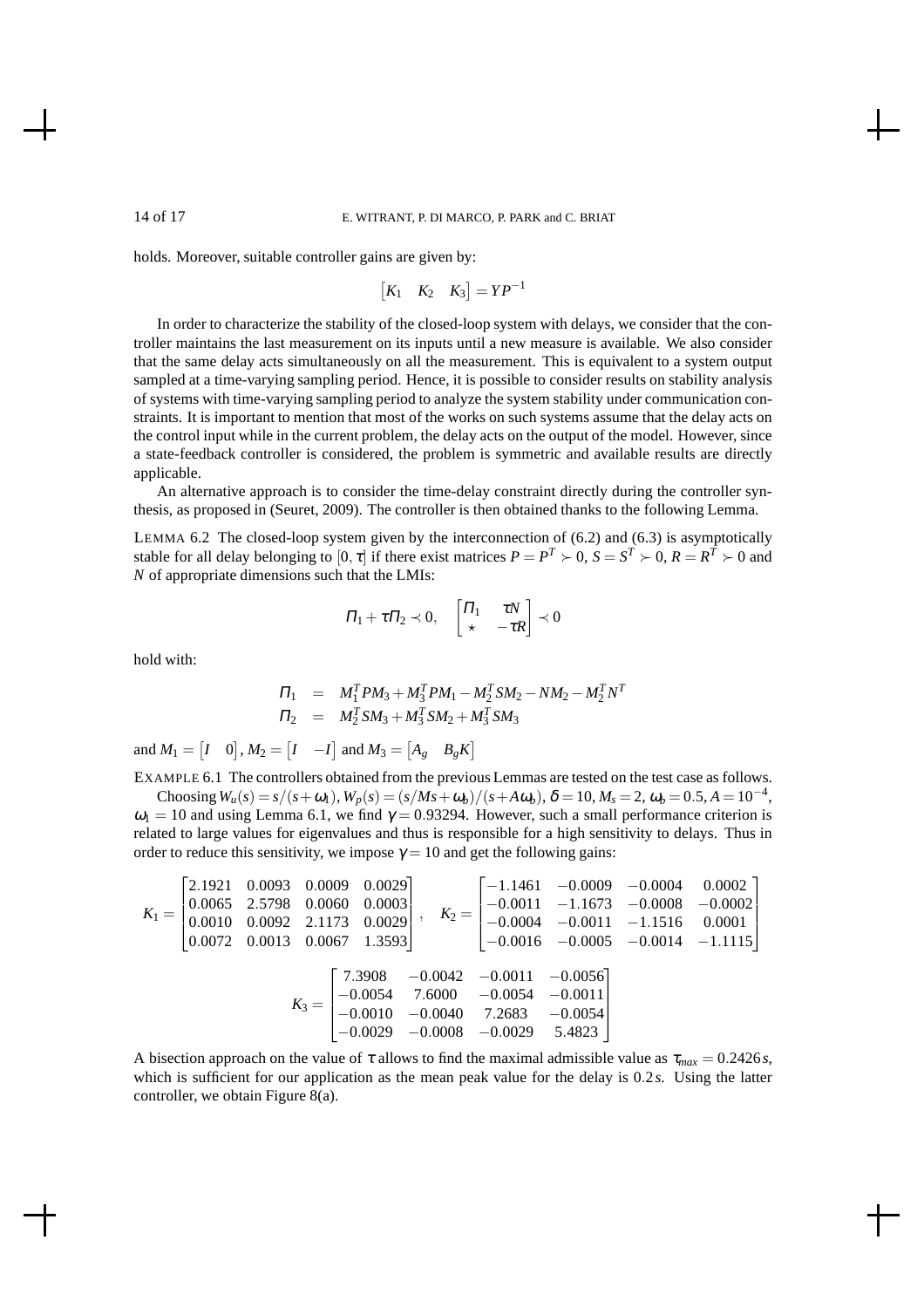# LIMITATIONS AND PERFORMANCES OF ROBUST CONTROL OVER WSN 15 of 17



FIG. 8. Temperature tracking error with communication constraints.

On the other hand, when Lemma 6.2 is used for synthesis with the simplifications  $S = \varepsilon_s P$ ,  $\varepsilon_s = 67$ ,  $R = \varepsilon_r P$ ,  $\varepsilon_r = 34$  and  $\tau = 0.2$ *s*, we get errors evolving as depicted in Figure 8(b). We can clearly see that the maximal error values and the time needed to compensate a perturbation are significantly larger when the delay is included in the controller synthesis. This is related to the inherent conservatism associated with such methods.

# **7. Conclusions**

In this work, we considered the problem of temperature regulation in intelligent buildings as the realtime control of an actuated UFAD process based on WSN measurements. A flexible model of the airflows was proposed based on the thermodynamics properties of the room control volume. Discrete events such as doors openings, people presence and the use of computers or printers were introduced as Markovian processes, which resulted in a hybrid nonlinear state-space description of the complete interconnected system. The deployment of a WSN with a star topology (IEEE 802.15.4) was detailed and shown to introduce communication constraints such as bit-rate limitations and time-delays. Synchronous and asynchronous communications are both considered.

Different MIMO *H*<sup>∞</sup> controllers are then synthesized based on the linearized model dynamics and compared, in terms of temperature regulation performance. First, the controller design is achieved thanks to a mixed-sensitivity approach with performance, input weight and sensitivity to disturbance tuning parameters. It appears that the WSN has a strong impact on the closed-loop stability and necessitates to significantly reduce the performance expectations (the performance weight is decreased and the sensitivity to disturbance weight is increased). It is also noted that the choice between synchronous and asynchronous transmissions do not have a strong impact on the closed-loop system.

A second controller obtained thanks to the bounded-real lemma is then proposed, where the *H*<sup>∞</sup> norm can be set explicitly. An appropriate choice of this norm allows to tune the sensitivity to timedelays and the maximum admissible delay is computed a posteriori. This controller appears to be the most efficient, in terms of temperature regulation (maximum peaks and response time).

Finally, the third controller is designed with a direct consideration of the maximum allowable delay in the gain synthesis. The resulting closed-loop performances appear to be worst than the other two design strategies, with a larger error and longer response time. This is probably related to the conservatism induced by such methods.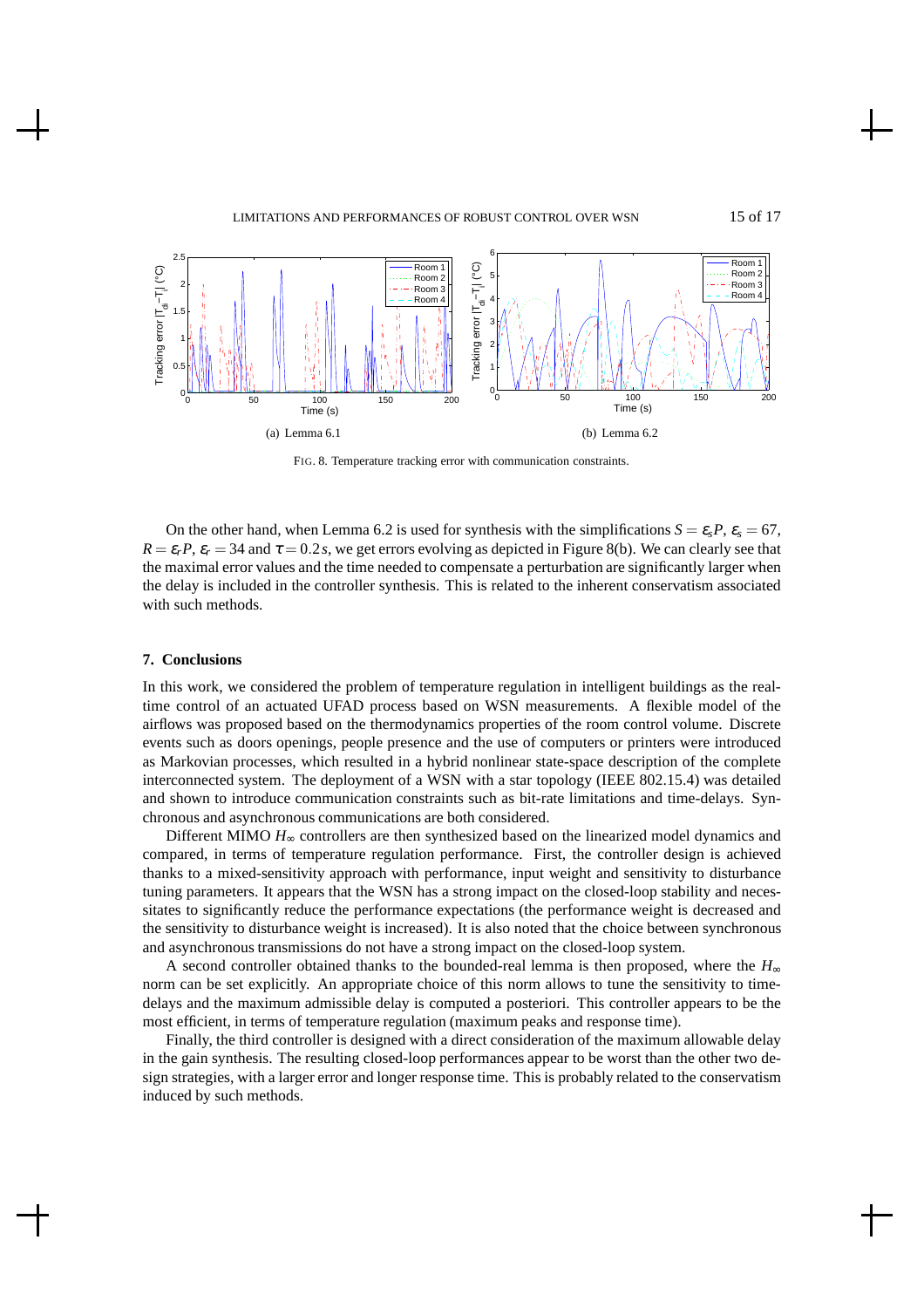# 16 of 17 REFERENCES

## **Funding**

The authors would like to thank Région Rhône-Alpes, GIPSA-lab (Grenoble Image Parole Signal Automatique laboratory) and Carnot-LSI (Logiciel et Systèmes Intelligents) institute for partial funding of this research. This work was also supported by the Swedish Research Council, the Swedish Strategic Research Foundation, and the Swedish Governmental Agency for Innovation System.

#### **References**

Bauman, F. and Daly, A. (2003). *Underfloor Air Distribution Design Guide*. ASHRAE, Atlanta, USA.

- Fridman, E., Seuret, A., and Richard, J.P. (2004). Robust sampled-data stabilization of linear systems: An input delay approach. *Automatica*, 40, 1441–1446.
- Giridhar, A. and Kumar, P.R. (2006). Toward a theory of in-network computation in wireless sensor networks. *IEEE Communication Magazine*, 44(4), 97–107.
- Gladstone, C. and Woods, A. (2001). On buoyancy-driven natural ventilation of a room with a heated floor. *Journal of Fluid Mechanics*, 441(293–314).
- IEEE (2006). *IEEE Std 802.15.4-2996, September, Part 15.4: Wireless Medium Access Control (MAC) and Physical Layer (PHY) Specifications for Low-Rate Wireless Personal Area Networks (WPANs)*. URL http://www.ieee802.org/15.
- Morton, B. (1959). Forced plumes. *Journal of Fluid Mechanics*, 5(1), 151–163.
- Moteiv (2006). *Tmote Sky Data Sheet*. San Francisco, CA, sentilla edition. URL http://sentilla.com/files/pdf/eol/tmote-sky-datasheet.pdf.
- Naghshtabrizi, P., Hespanha, J., and Teel, A. (2008). Exponential stability of impulsive systems with application to uncertain sampled-data systems. *Systems & Control Letters*, 57, 378–385.
- Park, P., Marco, P.D., Soldati, P., Fischione, C., and Johansson, K.H. (2009). A generalized markov chain model for effective analysis of slotted IEEE 802.15.4. In *Proc. of the IEEE Conf. on Mobile Ad Hoc and Sensor Systems*, 130–139. Macau SAR, P.R.C.
- Sename, O. and Fattouh, A. (2007). Robust *h*<sup>∞</sup> control of bilateral teleoperation systems under communication time-delay. In J. Loiseau and J. Chiasson (eds.), *Applications of Time Delay Systems*, LNCIS, 99–116. Springer, Berlin Heidelberg.
- Seuret, A. (2009). Stability analysis for sampled-data systems with a time-varying period. In *Proc. of the IEEE Conf. on Decision and Control*, 8130–8135. Shanghai, China.
- Skelton, R., Iwasaki, T., and Grigoriadis, K. (1997). *A Unified Algebraic Approach to Linear Control Design*. Taylor & Francis, Abingdon.
- Skogestad, S. and Postlethwaite, I. (2005). *Multivariable Feedback Control: analysis and design*. John Wiley & Sons, 2*nd* edition.
- Sonntag, R., Borgnakke, C., and Van Wylen, G. (1998). *Fundamentals of Thermodynamics*. John Wiley & Sons, 5*th* edition.